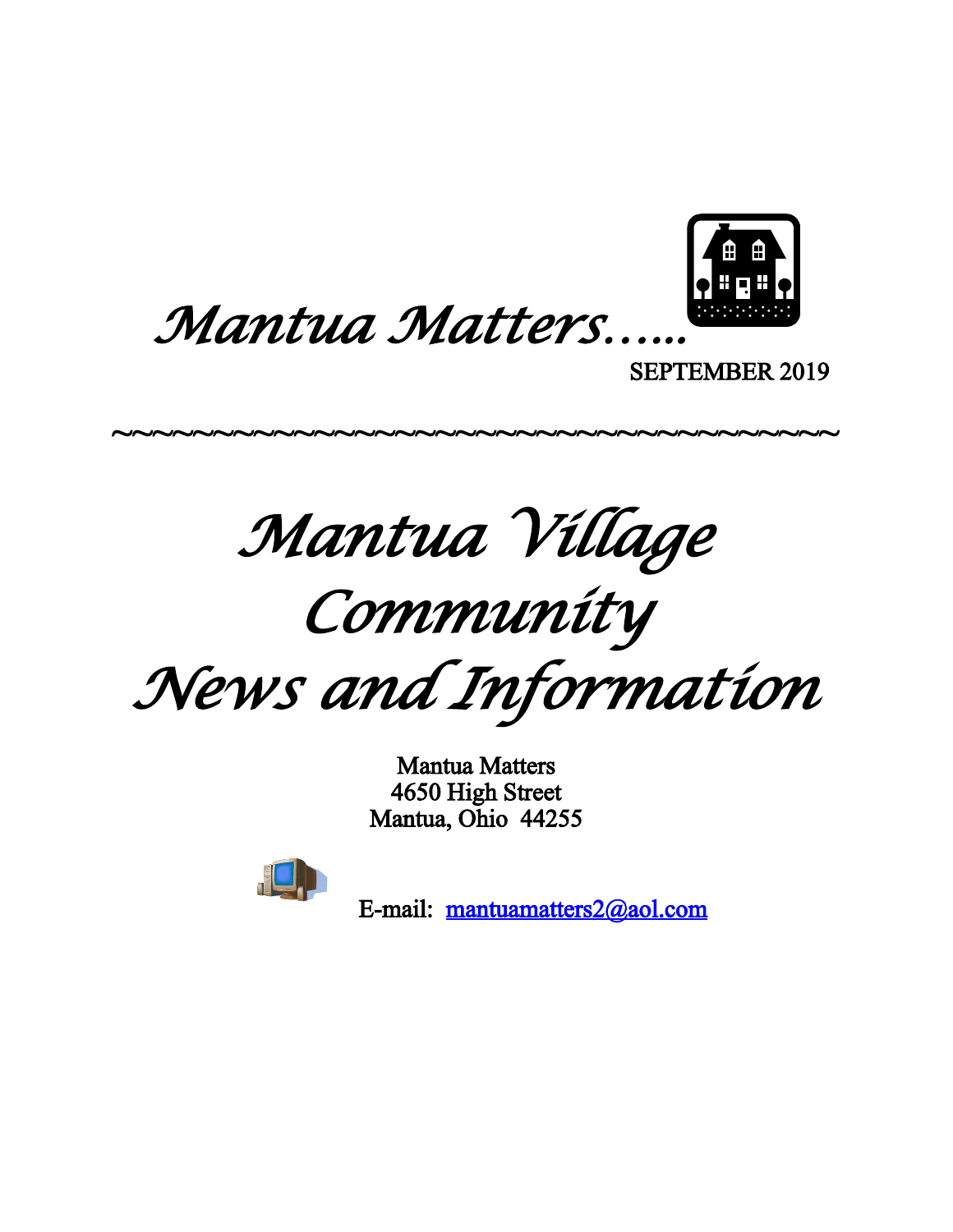

Fall is almost here...and how fast the summer goes...hope it was a fun one! Let's see what's in store for Mantua this fall! Read and enjoy!

~~~~~~~~~~~~~~~~~~~~~~~~~~~~~~~~~~~~~~~~~~~~~~~



### NUMBERS TO KNOW…

EMERGENCY…911 Police…330-274-2251 Fire…330-274-3535 Village Hall…330-274-8776 Mayor's Office…330-274-8776 Ext. 155 Service Department…330-274-8776 Ext. 150 Water/Sewer Billing…330-274-8776 Ext. 150 Park Lodge Rental…330-274-8776 Ext. 153 Income Tax…330-274-8776 Ext. 151 Spectrum Cable…1-877-570-6291 Mantua Township, Betsy Woolf…330-274-8443 Shalersville Township, Jill Corbett…330-274-3655 Zoning…330-274-8776 Ext. 156 Mantua Matters…330-872-5496 Trash & Recycling, Kimble Companies…1-800-201-0005



#### From the Mayor's Desk…

#### Mayor's Corner

Just to update everyone...we are still in talks with the county regarding the water and waste water systems in the Village. We have made some progress, but nothing has reached a finalized stage yet. Once we feel we have reached that point, we will hold a public meeting to explain the final plan.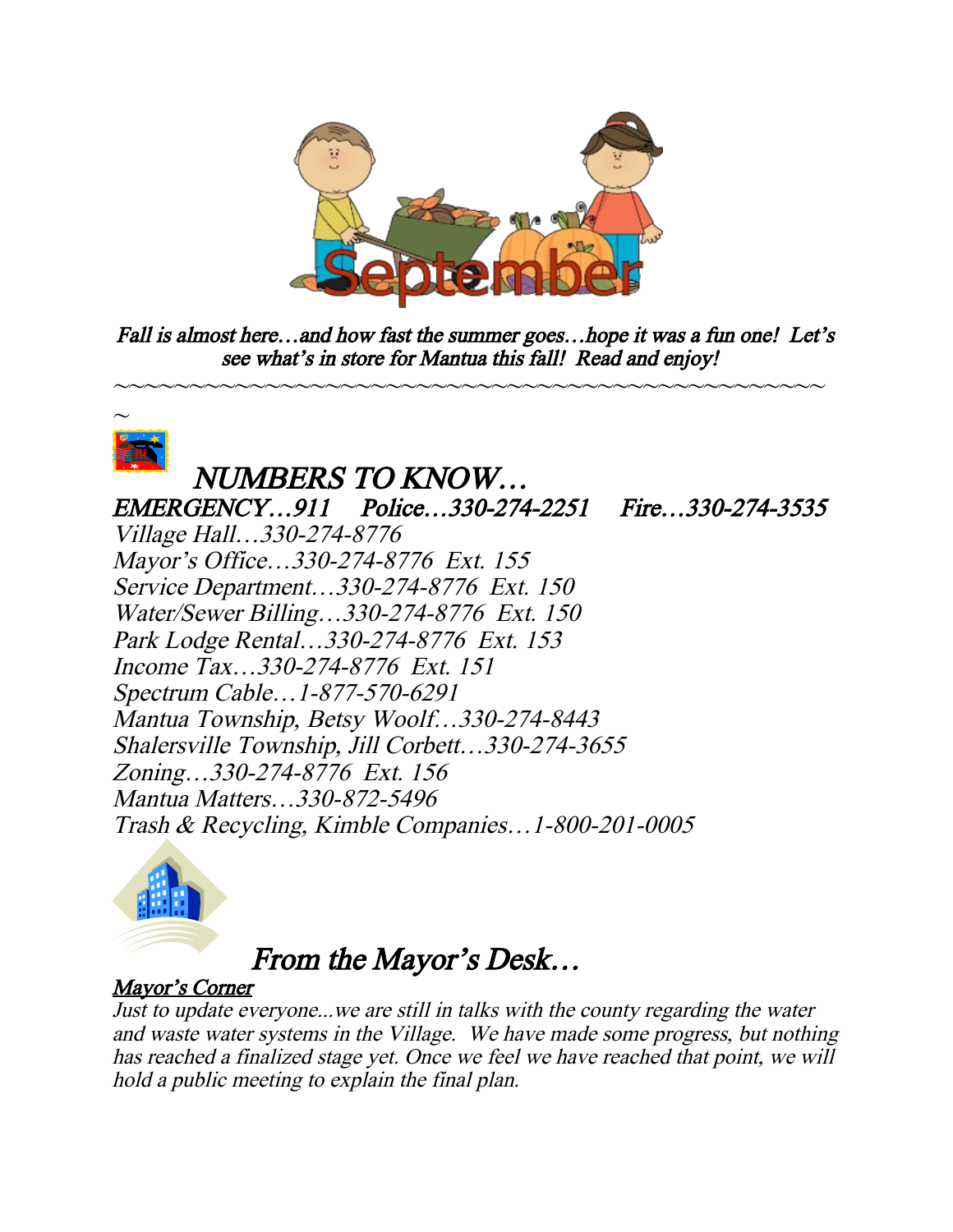**BUT...** we do need the residents help on a lead pipe study. John Trew, our Village Administrator, is asking you to email him a photo of your water meter, showing the pipe coming into your house. If it is copper the picture will tell. If it is galvanized, scrape a penny across it, it should turn a copper color. IF its lead, it won't change color. SO, please email your meter picture and address to: [mantuava@sbcgloobal.net](mailto:mantuava@sbcgloobal.net)

#### Committee members needed

If you are looking to become involved in your community, we have three (3) vacant seats on the Landmark Committee. I have interviewed some interested parties for these positions and will be presenting to Council for approval of at least one at the February meeting. Please send a letter of interest to:

[mantuamayor@sbcglobal.net](mailto:mantuamayor@sbcglobal.net).

#### Capital Improvements

Council held a workshop on November 06, 2018. This was to review the many projects that are on our list of things that need to be addressed in the Village. Council had four (4) projects to review and discuss. Council has decided to apply for OPWC funding to phase two (2) of West Prospect.

Council and the DMRC are working on a Nature Works grant for Phase 2 of the Buchert Park Trail. The total cost is \$45,750.00, grant amount is \$34,312.50 and the match is \$11,437.50 with the DMRC raising the funds for the match. As always THANK YOU to the DMRC for all their hard work.

#### Recently funded/applied for/completed projects by this administration in the last 7 years:

#### 1. Reservoir Rehabilitation

Funding – 2019 OPWC Round 33 \$450,000 project; \$300,000 grant with \$150,000 loan

#### 2. West Prospect Street Storm Sewer and Roadway Improvements (phase 1 complete)

Funding – 2018 OPWC Round 32

\$450,000 project; \$250,000 grant with \$50,000 loan and \$150,000 local match

#### 3. Miscellaneous WTP & WWTP Repairs (complete)

Funding – 2015 -2016 OPWC Round 29 \$210,000 project; \$160,000 grant with \$50,000 loan. Repair and replace pumps, computers, SCADA software, filter media and other miscellaneous

equipment critical to operation of both plants. 4. High Street Pavement and East High Waterline Improvements (complete)

#### Funding – 2017 OPWC Round 29

\$815,000 project; Base repairs and overlay of High St. from corp. to corp. Upgrade of waterline from 6" to 8" from the ballpark to east side of Buckeye Entrance (~west end of Service garage).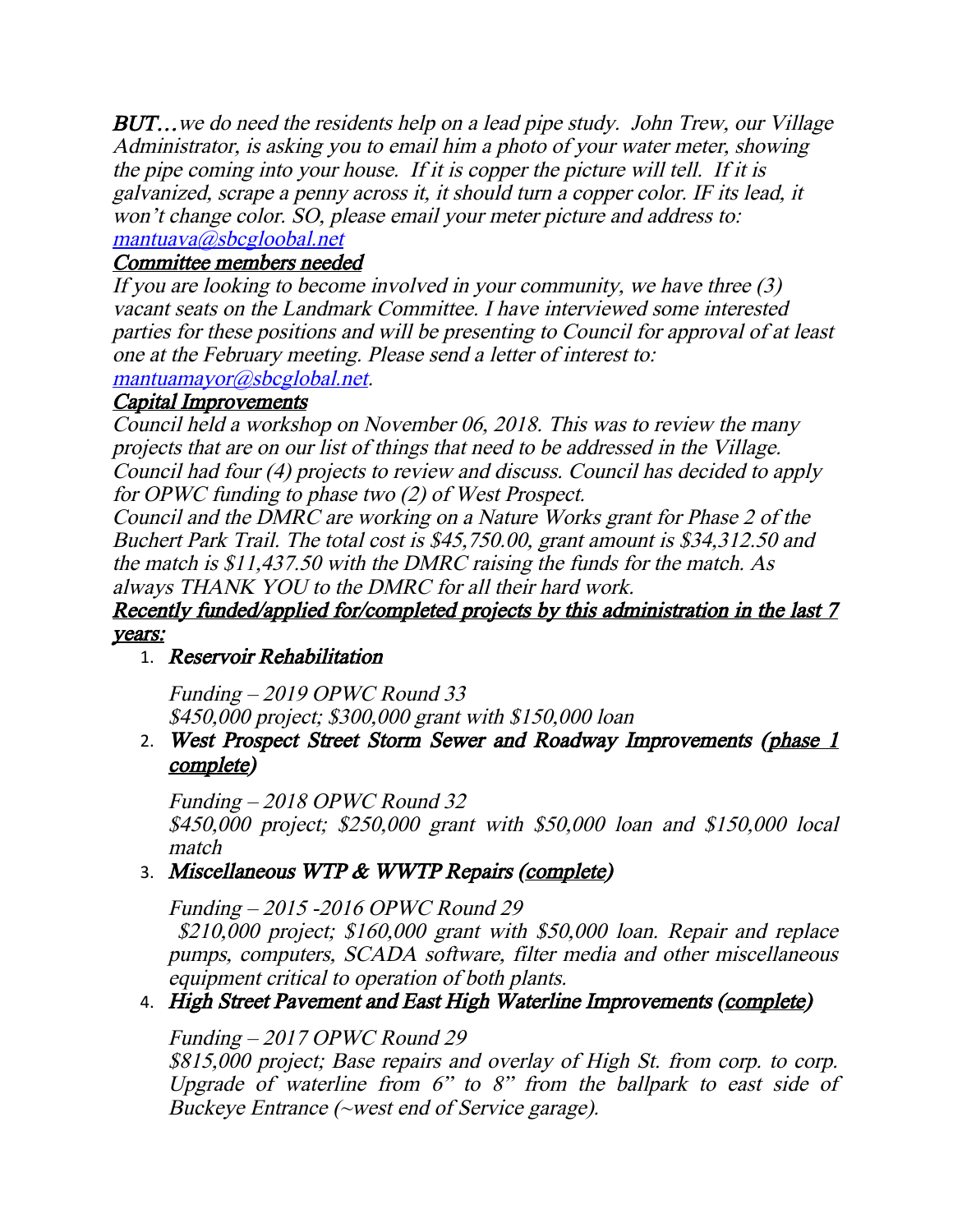5. Buchert Park Asphalt Walking Trial (phase 1 complete)

Funding ODNR Nature Works Grant and DMRC \$43,522.67 project; \$32642.00 grant \$12,238.00 DMRC came in under budget

#### 6. South End Sidewalk and Lighting – AMATS and DMRC

Funding – AMATS (Federal) and DMRC.

\$130,000 approximately project; Installed new sidewalk from the bridge to just south of Matts Road. Installed a conduit for use on a potential future lighting project, put in storm sewers and a new fire hydrant.

#### 7. Misc. Pavement Repairs/Overlays

#### Funding – Road Levy

2015 was 1<sup>st</sup> year of a 5-year program funded from the new Road Levy. We have done sections of Ambler Lane, Glenwood, Woodford and <sup>a</sup> curb, sections of Herald, Elm, Oak, Second and Grand Elm. We have used the Road levy funds to leverage more funding to do High Street and phase 1 of West Prospect.

8. Water Distribution – OPWC funded hydrant replacements; more are needed. (complete) Storz nozzles on all hydrants.

#### 9. Mill Street Connector Trail (complete)

Funding ODNR Nature Works Grant 2017 and DMRC

#### 10. West end Head Water Trail

Funding ODNR (RTP) 2016 \$142,280 project with Portage Parks/DMRC (denied) 11. CHS MIDDLE SCHOOL SEWER LINE (complete)

Funding <sup>2012</sup> OPWC Round <sup>27</sup> and Crestwood Schools to replace lift station and put in gravity feed sanitary sewer line \$314,100 project; \$188,460 grant \$125,460 from CHS came in under estimate

#### 12. Orchard Street Paving (complete)

Funding CDBG 2012 with NDS \$184,000 Project;

13. 2013 100-year flood

Funding EMA (state disaster relief fund) approximately \$110,000 to collapsed storm sewers lines, pave Walnut that was washed out. Replaced 12 storm sewer catch basins and clean storm sewers. Chip and seal Reagan that was washed out.

#### 14. Automatic read water Meters

2013 CDBG \$160,000 to replace all meters (denied)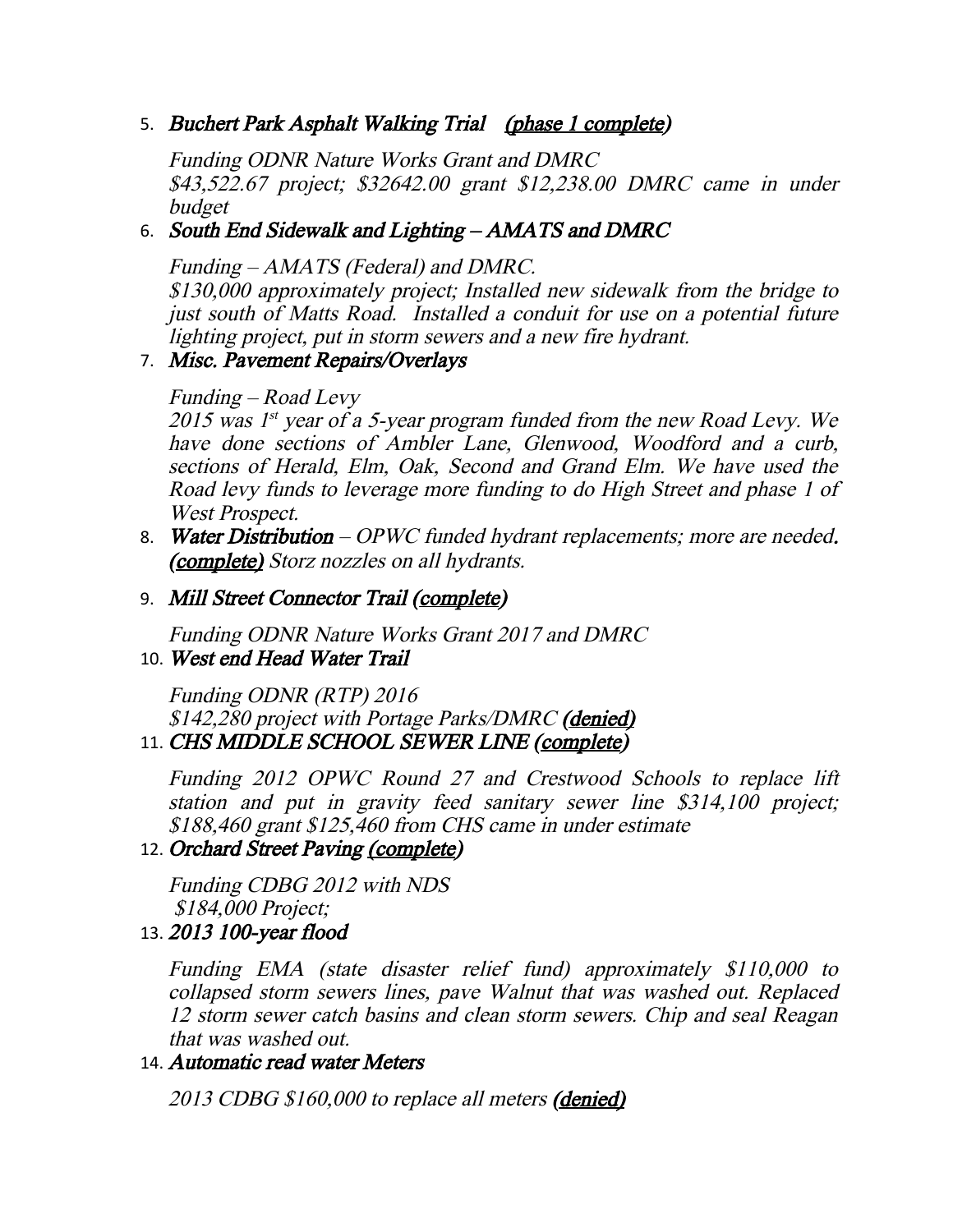2019 New apps…

15. Buchert Park Asphalt Walking Trail 2018 phase 2 was due June 01, 2019

Funding – ODNR Nature Works Grant and DMRC; we will find out in the fall if approved, estimated cost total \$45,750.00 grant amount \$34,312.50 DMRC \$11,437.50

16. West Prospect Street Storm Sewer and Roadway Improvements

Funding – 2020 OPWC Round 34 to do the section of East Prospect from High to cemetery Drive –estimated cost about \$537,000.

17. Mats Road Bridge

Funding – 2023 Ohio Municipal Bridge Fund (through ODOT) it is 95/5 grant just over one million dollars, if we receive it will use the increase gas tax amount for the matching funds.

#### The Village of Mantua is seeking a full-time Service Department worker. Please go the the Village of Mantua website for complete job description and application form. Submit completed application to John Trew, Village Administrator by email at [mantuava@sbcglobal.net](mailto:mantuava@sbcglobal.net).

#### Council Meetings are the third Tuesday at 7:00 p.m. each month at the Administration Building

Mayor Linda Clark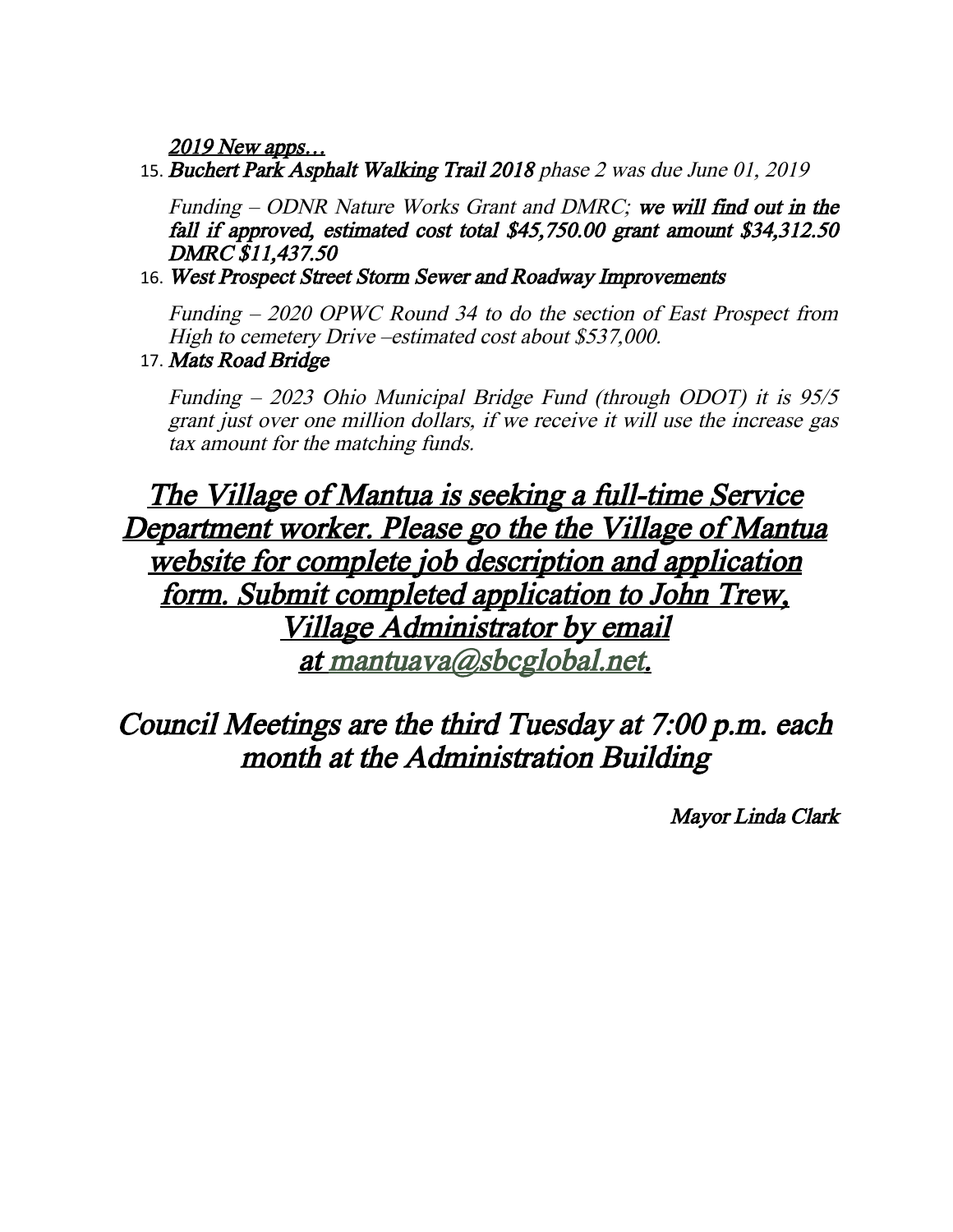



#### From the Police Department…

The Mantua Police Department would like to welcome 2 new part-time dispatchers, Angela Hager and Kristin Walsh.

Crestwood Schools resumed on Monday, August  $26<sup>th</sup>$ . With that in mind, pay extra attention to pedestrians early in the mornings, and at the end of the school day. Various sports use the Village for conditioning, so there's increased pedestrian traffic after school.

September is National Suicide Prevention Month. If you have a loved one or know somebody who is having suicidal thoughts or has an addiction to opioids or illegal drugs, please refer them to Kevin Coleman, Townhall II, or Children's Advantage.

Remember that Ohio law states that if your windshield wipers are on, your headlights must be on. Remember that your tail lights are not illuminated when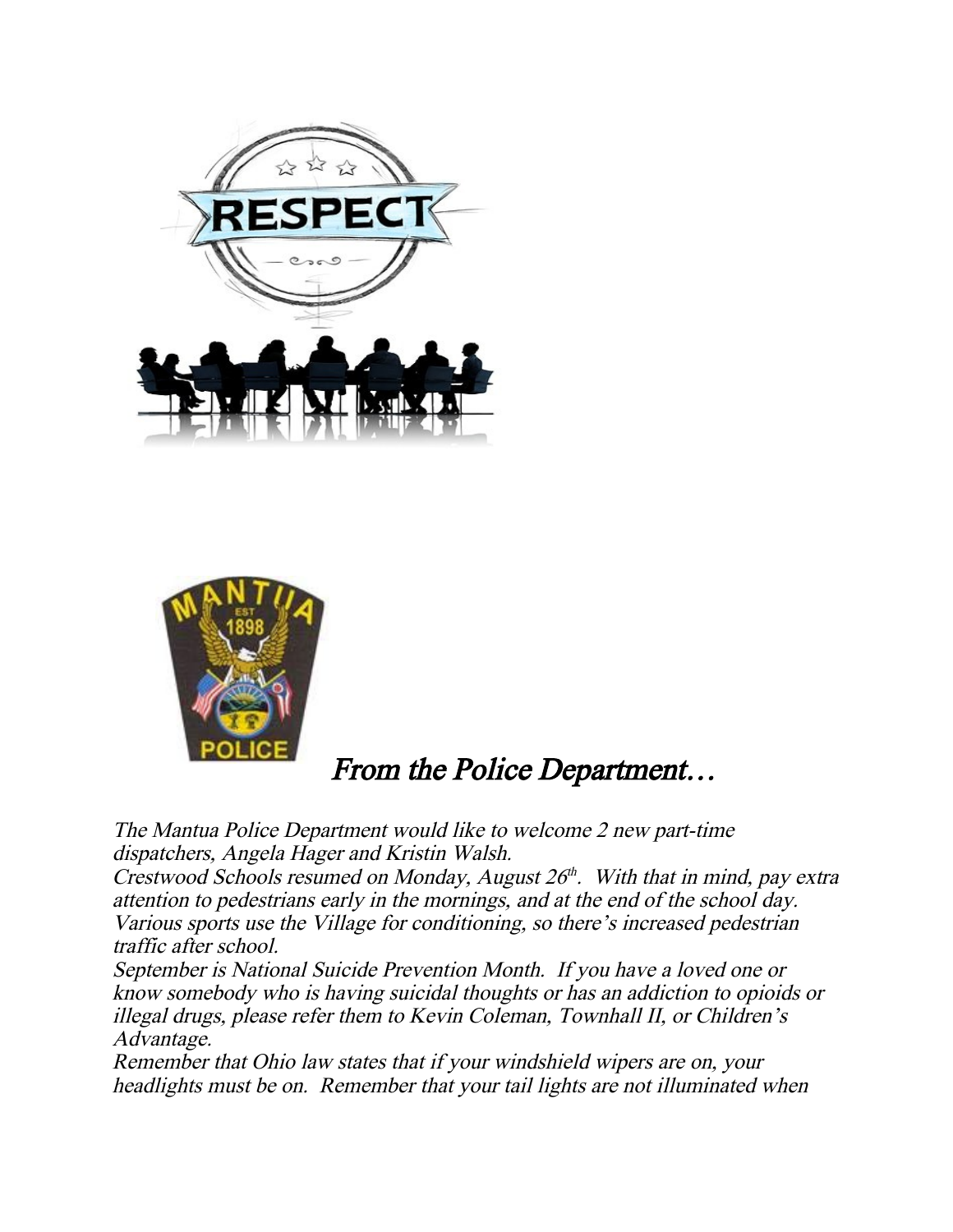only your daytime running lights are on. You must turn on your headlights to illuminate the rear lights.

Take the time now to prepare your vehicle for winter, as summer will be winding down soon. Be sure to check tires and tire pressure, wiper blades, brakes, fluid levels, and most importantly, the battery. Most auto parts stores will test your battery free of charge. Be sure all lights are working properly.

If you have a new driver in the family, be sure that they know the laws for the number of passengers allowed in their vehicle and restricted hours while driving. ORC 4507.05 and 4507.07 cover these topics.

Some important dates to remember: The Potato Festival is scheduled for Friday, September 6<sup>th</sup> thru Sunday September 8th.

There has been an increase in scam calls in the area. Scammers are posing as relatives, local businesses, cable providers, etc. Normally, they ask for the person to buy gift cards, and turn over the verification numbers. This should be a huge red flag that it is a scam. Residents should NEVER turn over any personal information over the phone. A legit vendor will already have your information. Unfortunately, these scam calls are nearly impossible to trace, as the calls originate in another country. Remember: if somebody's calling to give you something for nothing, and it sounds too good to be true, it's a scam. To help prevent becoming a victim of a cyber-attack, you should change your passwords often, and use a combination of letters, numbers, and characters to increase the security of the password.

The paving project on Main Street (SR 44) is under way. Please use caution during this time. Also, be patient during the delays. We want everyone to get home safely, including the construction workers.

Safety Meetings are held on the first Wednesday of the month at 6pm at Village Hall.

Council Meetings are held the  $3^{rd}$  Tuesday of the month at 6:30pm at Village Hall. Enjoy the rest of your summer.

Check our Facebook page for more information, as well as updates on current situations and events.

Chief Joe Urso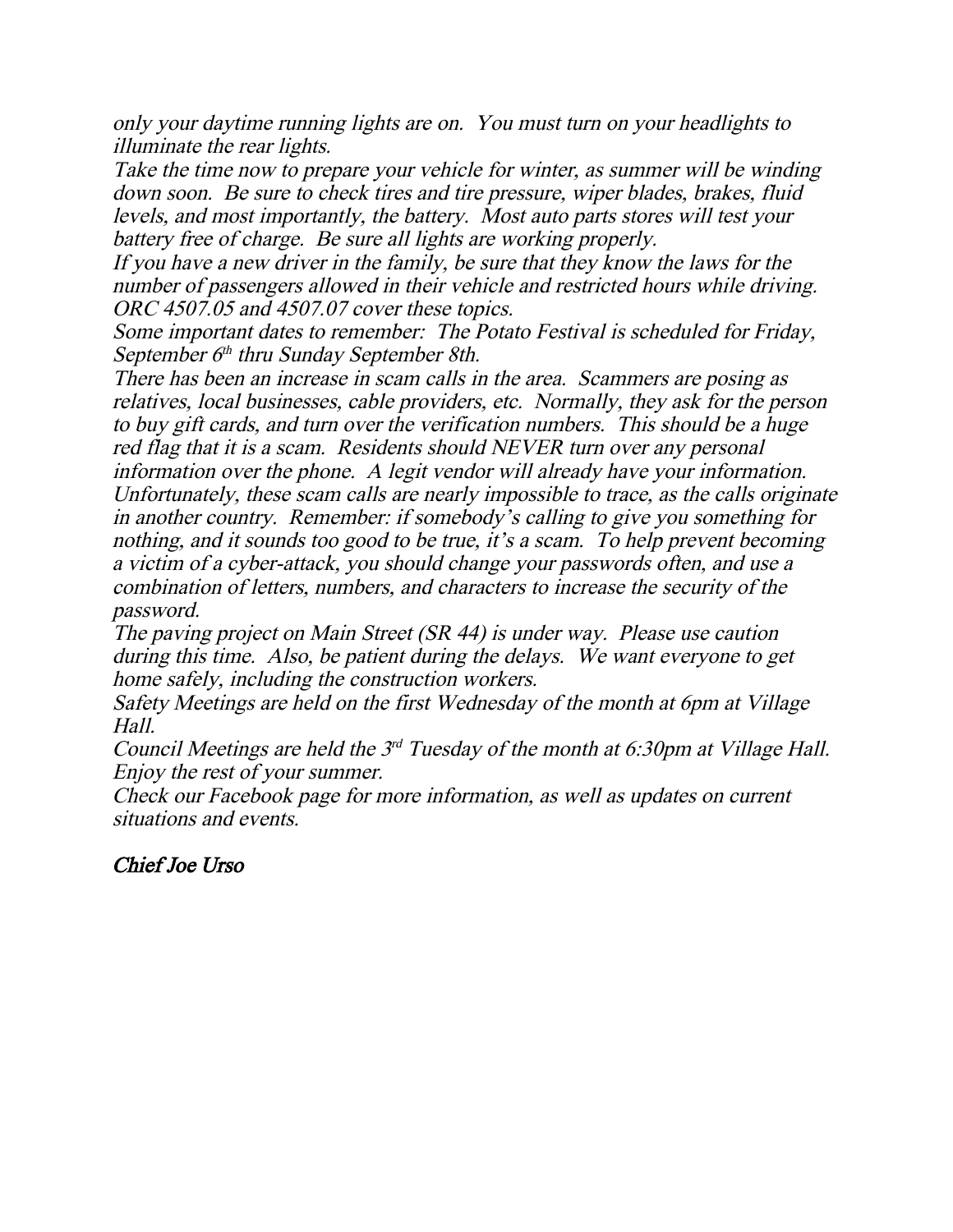

#### From the Service Department…

News from the Service Department:

The Village is always looking into applying for grants to help assist in funding our list of improvements around the Village. Our current grant that we hope to apply for will need the help of our residents. The grant is a water grant and will require photos of waterlines coming into your house to determine the type of pipe that is used. Like many older water systems, some homes and businesses in the Village of Mantua water system may have a lead service line on their property or have plumbing that contains lead, copper with high lead solder, or brass fixtures that may contain lead.

For service lines that run into your home or business from the street, the pipes are usually made of lead, copper or galvanized steel. Identification of the type of pipe can be done using a magnet test and a scratch test.

Please help us identify what kind of service line you have entering your home or business along with sending a photo to our Village Administrator, John Trew, at  $mantuava@sbcglobal.net.$  $mantuava@sbcglobal.net.$  Thank you in advance!

#### Lead Pipe

• A magnet will not stick to a lead pipe.

• Scratch the pipe with a coin. If the scraped area is shiny silver and flakes off, the service line is lead.

#### Copper Pipe

• A magnet will not stick to a copper pipe.

• Scratch the pipe with a penny. If the scraped area is copper in color, like a penny, your service line is copper.

#### Galvanized Steel Pipe

• If a magnet sticks to the surface, your service line is galvanized steel.

• A scratch test is not needed. If you scratch the pipe, it will remain a dull gray As we welcome cooler, starry nights, we would like everyone to remain safe as they enjoy their backyard bonfires. Open burning of seasoned firewood with a diameter of 3 feet and a height of 2 feet is allowed. Further open burning regulations can be found in the Codified Ordinance part 15, chapter 1511 on our Village website, mantuavillage.com.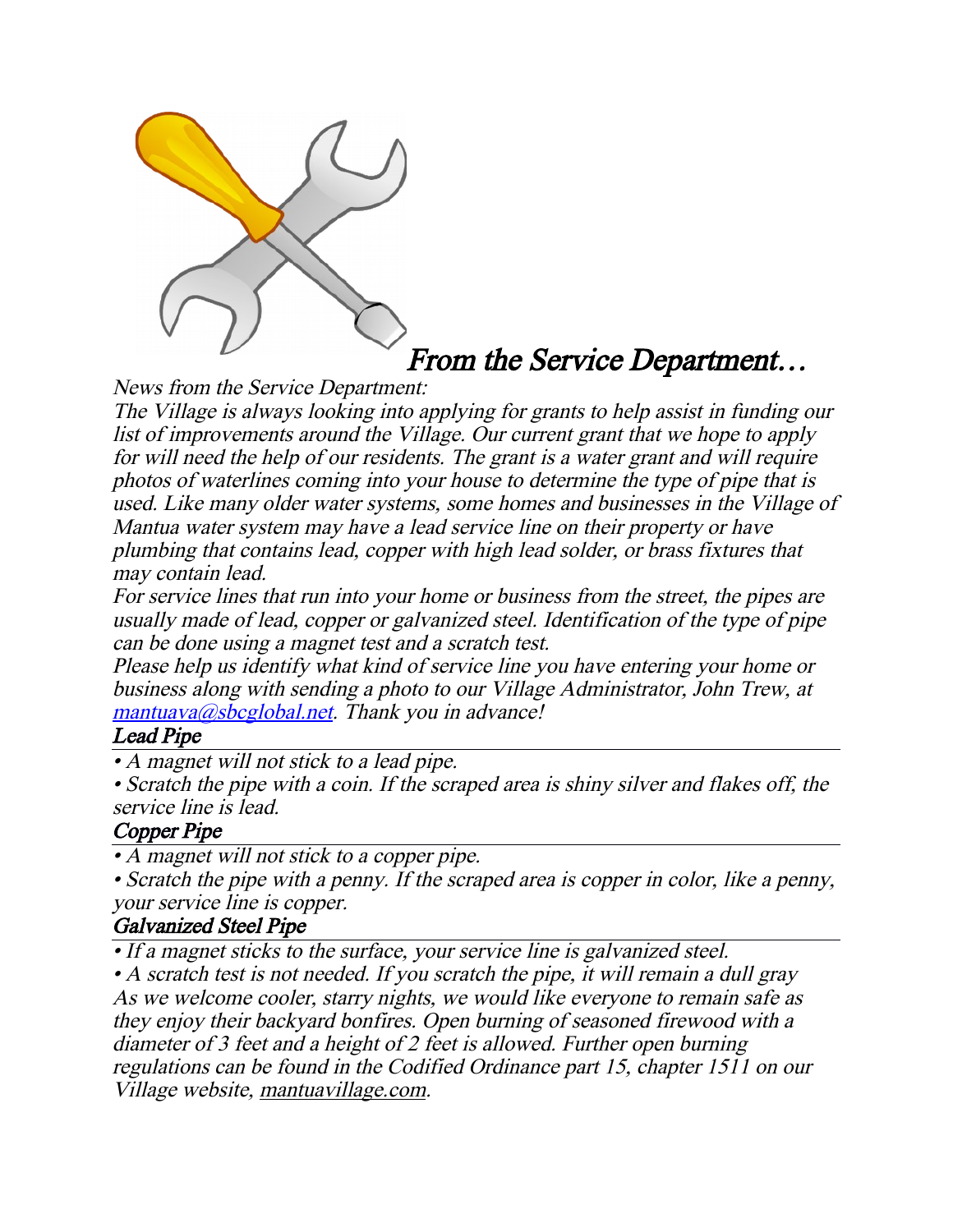Now is the perfect time to dust off that bicycle and explore the trails throughout the Village as the leaves start to change. The Headwaters trail runs for a total of 8 miles from Mantua to Garrettsville. It follows the old Cleveland-Mahoning Railroad line. The trail is 8-feet wide and nicely shaded and maintained for most of its length. The trail west of Rt. 44 begins behind McDonalds and ends at Mennonite Rd. The trail east of Rt. 44 begins at the west edge of Buchert Park and ends in Garrettsville. The Glacial-Esker Trail starts behind the water plant and winds through the woods alongside the Cuyahoga River. Several overlooks line the trail and allow a nice spot to relax and enjoy the surrounding wetlands and forest. Both trails have plenty of available parking.

Brush pick-up for 2019 is scheduled for the second Tuesday of every month until October. Please stack your clean brush with cut ends towards the road. Pieces should not exceed 3" in diameter or 10' in length. Brush with thorns or clumps of roots and mud will not be taken. Please keep in mind that we will spend no more than 15-20 minutes at any residence. If your pile cannot be chipped in that time frame, the remainder will be left until the next month. Leaf bags are available throughout the year if you need them for spring clean-up. Remember that each residence is allowed 6 free bags during the calendar year and additional bags cost \$.50 each.

Before winter settles in, please remember to remove all of your summer flowers and plantings from the cemetery. The Service Department staff and the Cemetery Board work very hard to keep the cemetery in top notch shape. Let's all do our own little part to keep our loved ones' resting places looking their best. The holiday season brings many chances to celebrate and plan family and group gatherings. Don't forget that our Buchert Park lodge can be reserved in advance for a fee. If you would like to reserve a date or have questions about rentals, please feel free to call our office.

Don't forget to sign up for our AMG Alerts. You can sign up by going to mantuavillage.com to get a free text, phone call, or email sent to you whenever there is an emergency in the Village. Have a wonderful and safe fall season!

John, Dave, Vern and Chelsea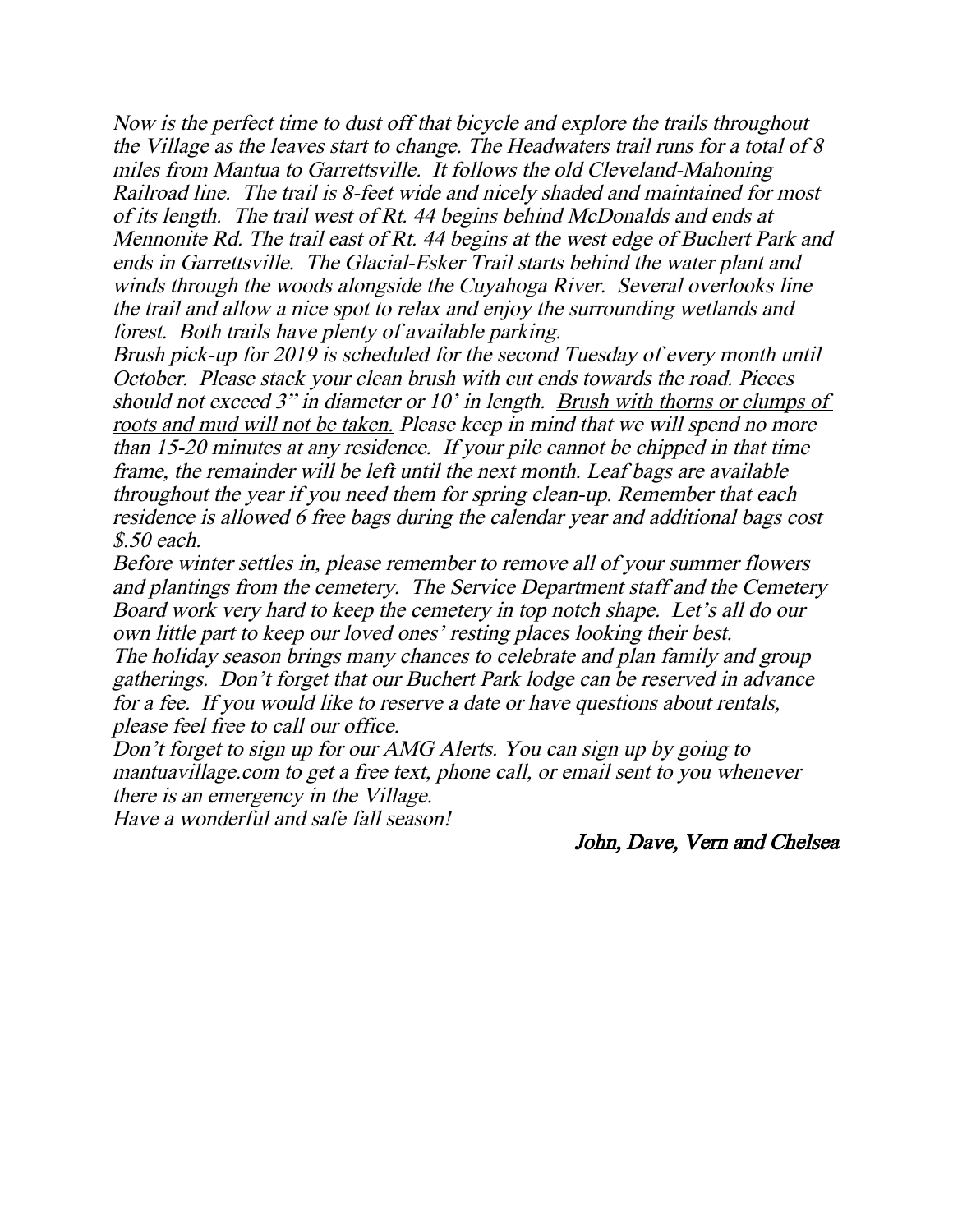



Dean Stebbins, Jr & wife Michelle feel grateful to have a new business started in the Mantua Community. They are very honored to have purchased the building belonging to the late Carl Zeleznic Sr. at 10483 Main St. Dean Jr's knowledge in truck and trailer repair has been his life time achievement beginning with his Dad at  $F & S$  Automotive. In addition, he also owned his own semis for many years. His reputation is trustworthy and knowledgeable. He welcomes new customers as well as those who have trusted and depended on him for many years. Dean Jr. and his crew are available and can be reached at 330-760-1706.

Joann Vance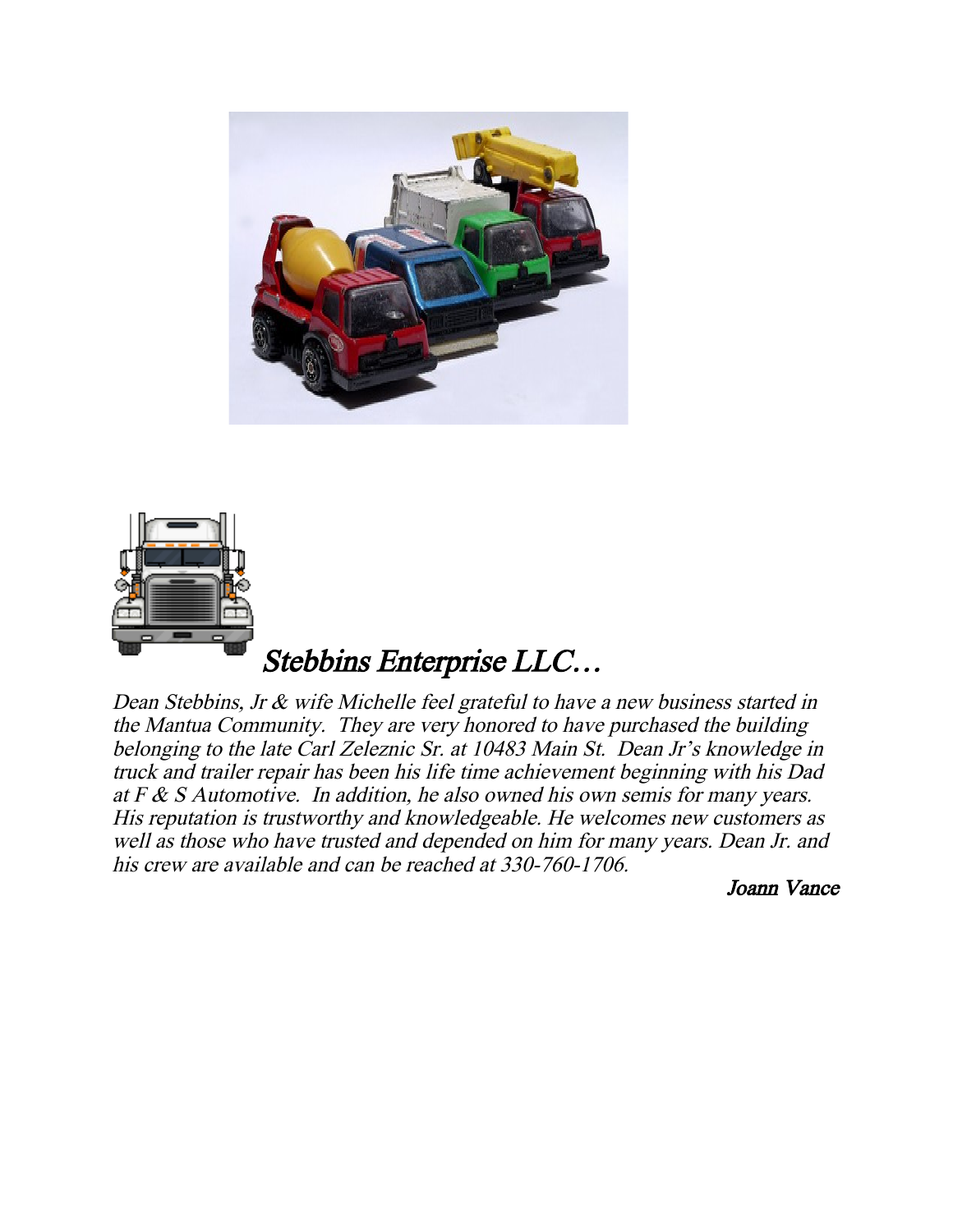

Hello Mantua…

Fall & Stebbins Automotive, Inc is getting ready for the Autumn time of the year. Just a reminder that with the change in weather comes the necessity to get your vehicles serviced and ready for those winter days. Our professional service department is ready and welcomes your call to set up an appointment. Our Towing department has a group of very qualified operators and available throughout the day and night. We thank you for your continued support and always welcome new friends.

F & S is also looking for qualified auto & light truck technicians. Applications are available at 10485 Main Street.

We wish all the students, teachers, and bus drivers a good school year ahead. Be safe and know you are all an important part of this community.

A welcome to the new business, Stebbins Enterprise, LLC located at 10483 Main Street. Dean Stebbins, Jr is the owner and looking forward to providing Truck & Trailer Repair.

As always F & S continues to be proud of the Police and Fire Departments in the Mantua Community as well as surrounding areas. A special "THANK YOU TO  $ALL$ "

From Dean & all the staff.

Joann Vance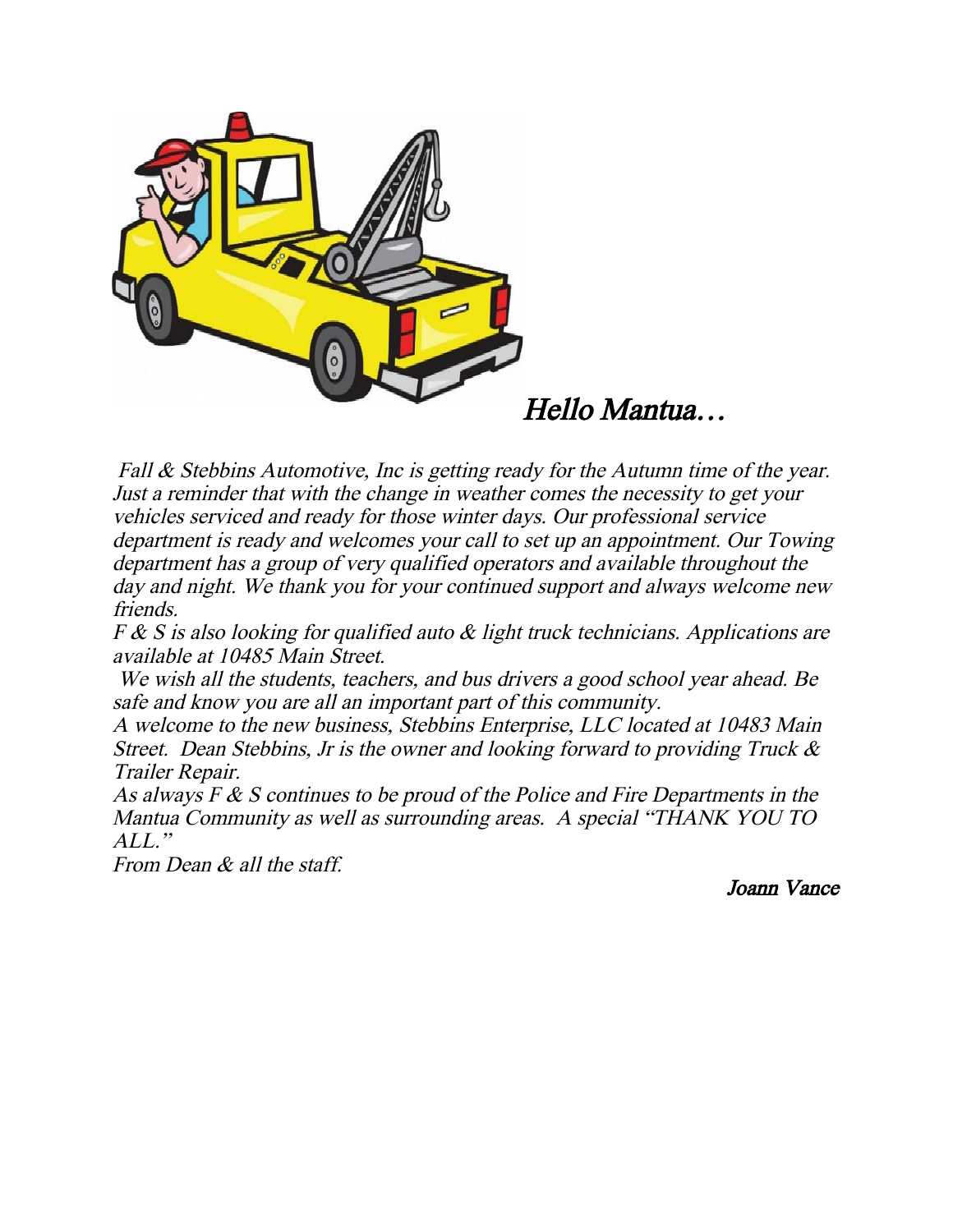

#### News from DMRC…

#### DOWNTOWN MANTUA REVITALIZATION UPDATES

New Furniture for the Mini Plaza

DMRC added new furniture to the Mini Plaza in August. Two new tables and eight chairs provide additional seating under the sails in the plaza. Stamm Contracting Family donated on set of table and chairs in memory of grandparents Archie and Gertrude Stamm. The second set was donated by Terri Vechery and her six children in memory of John A. Vechery. Additional benches were also donated by Jessica Hopkins, Realtor, The Benner Family in memory of Merle Benner, the Stamm children in memory of Paul & Reddi Stamm, and from Edie, Jeff and Broc Benner in Memory of Dr Edgar H and Elva Knowlton and Dr. Edgar A. and Bobby Knowlton. Some of the benches will be moved from the plaza to replace the aging concrete and wood benches now in place but for the present they will allow for additional seating for the Friday summer concerts hosted by Restoration 44.

Contact DMRC at 330 274-4040 or dmrcemail@gmail.com if you are interested in donating the funds for a bench in memory of a family member.

Art on the Hill and Wine Tasting 2019 was Most Successful

July 13, 2019 Downtown Mantua a busy small village. Portage Parks hosted the Adventure Race, the Babes of Baseball played their annual game and Art on the Hill took over E. Prospect Street.

Art on the Hill 2019 presented by Downtown Mantua Revitalization was better than ever. More than 70 vendors and merchants were on hand to sell their products to visitors. Live music returned this year, featured from the veranda at Breakaway Excursions. Of course, there was wine and food.

DMRC thanks the Mantua Community for their support of our annual fund raiser and will look forward to next year's even bigger and better event.

#### DMRC Secretary Susan Steinburg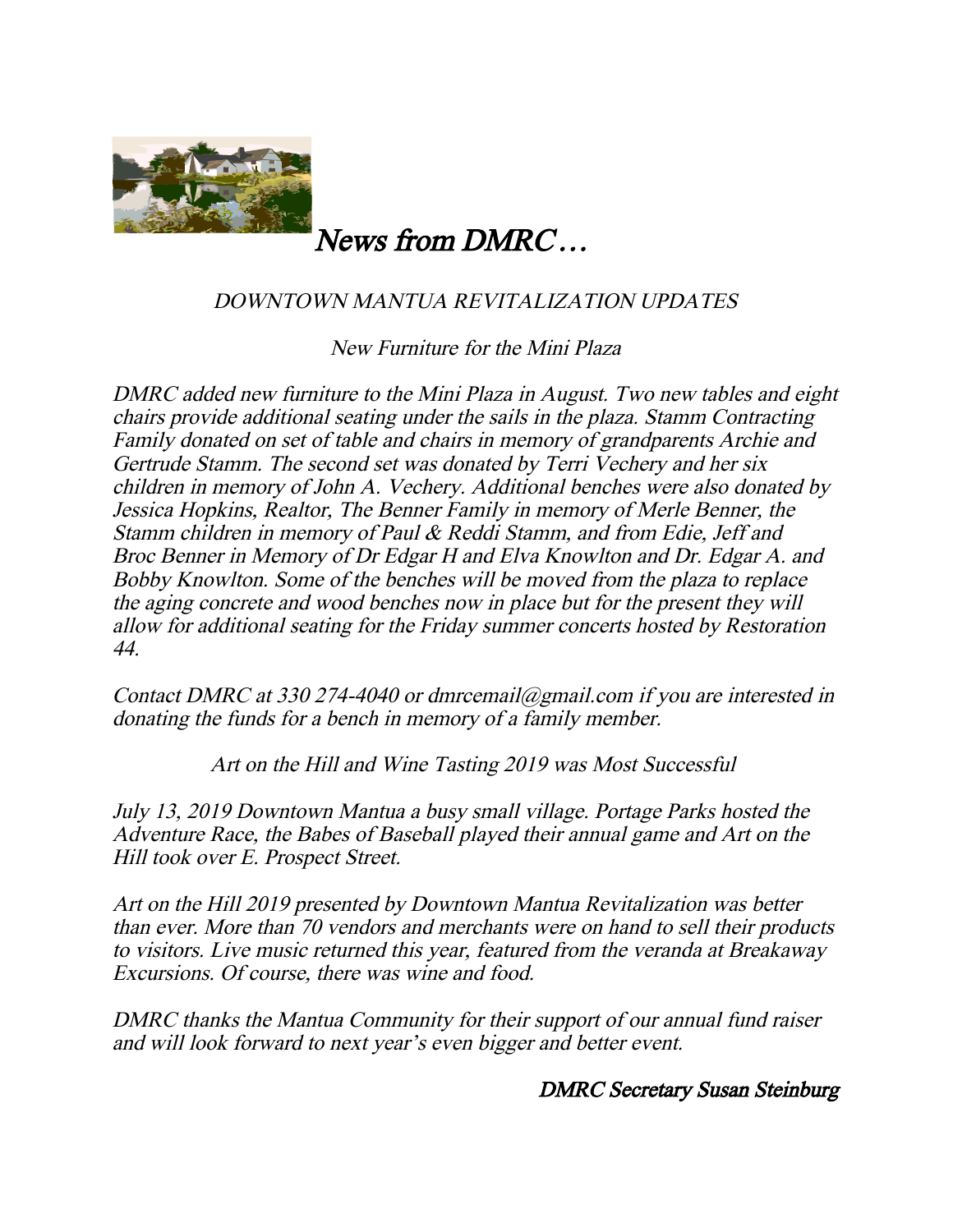

10827 Main St. 274-2849

## mantualutheranchurch.org<br>The **Reart of Christ** in the midst of greater Mantua, Ohio

As summer winds down, so do some of the opportunities Christ Lutheran Church has for the community.

The Mantua Farmers Market runs until September  $28<sup>th</sup>$  from 9 am  $-1$  pm every Saturday in our lower parking lot next to Highway 44. You still have a little time to try your hand at selling at a Farmers Market, the vendor fees are \$5.00 each Saturday you vend. The vendor fees will be used to help fund a stairway from the lower parking lot into the fellowship hall located in the basement. Contact Diane Lottig at 330 274 2868 for more information.

Christ Lutheran Church has provided free monthly community meals for 10 years and will continue. We invite everyone to enjoy a home cooked meal on the third Monday of each month from 5pm-6:30pm. The meal is served in the fellowship hall located in the basement of the church. Access to the fellowship hall is located at the handicap ramp on the north side of the church across from the lower parking lot as you enter the church property. Those in the community who would like to serve or prepare the meals are welcome to help. Please contact Diane Lottig (330) 274-2868 or Pat South (330) 274- 2550 if you are interested in helping serve our community.

Our Third Annual FREE Community Corn and Brat Roast was held again in August and we thank all who came and participated in this community event. A special thanks to Chief of Police Joseph Urso who drop by and visited with the youth of our community! We will be hosting this again next year and the community is invited to join us and enjoy community fun and fellowship for the evening.

Christ Lutheran Church is hosting a new Moms and Tots group once a month at various locations to provide moms with small children opportunities to make friends in a relaxed setting.

Saturday, September 28th from 11:00 am to 12:30 pm our church will offer a FREE priorities-based budget workshop for high school youth and adults to help design a spending plan that aligns with YOUR priorities. The presenter is Mary Jo Boswell from Thrivent (no products will be sold). If you would like to attend, please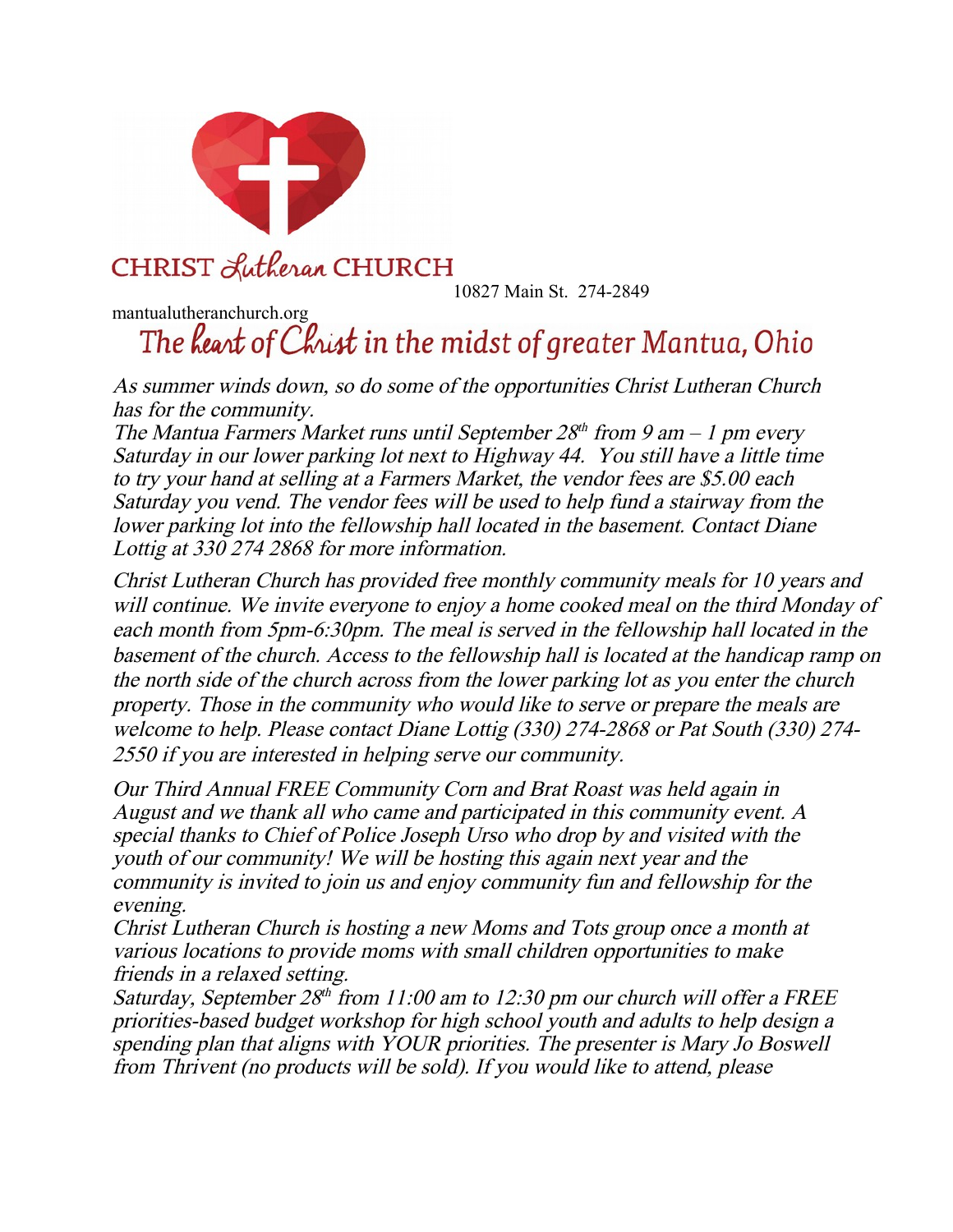contact our church office (330) 274-2849 to allow us to have enough materials for everyone.

If you would like more information, please see our website at mantualutheranchurch.org or contact the church office M-F,  $9am - 1$  pm at (330) 274-2849.

#### Celia Esala



Addiction in Adolescence • Medication-Assisted Treatment • Suicide Assessment State & County Updates • CIT Officer of the Year Awards • Compassion Fatigue & Wellness

**Registration opens September 9** Online at mental-health-recovery.org or call 330.673.1756



#### Karyn Kravetz

#### Start Talking! Portage

Our Mission statement – Start Talking! Portage  $(S T P)$  is a community partnership working to end substance abuse by providing education, resources, and prevention tools in order to promote healthy lifestyles.

> Contact information: 330-274-8776 x155 After hours: 330-842-3720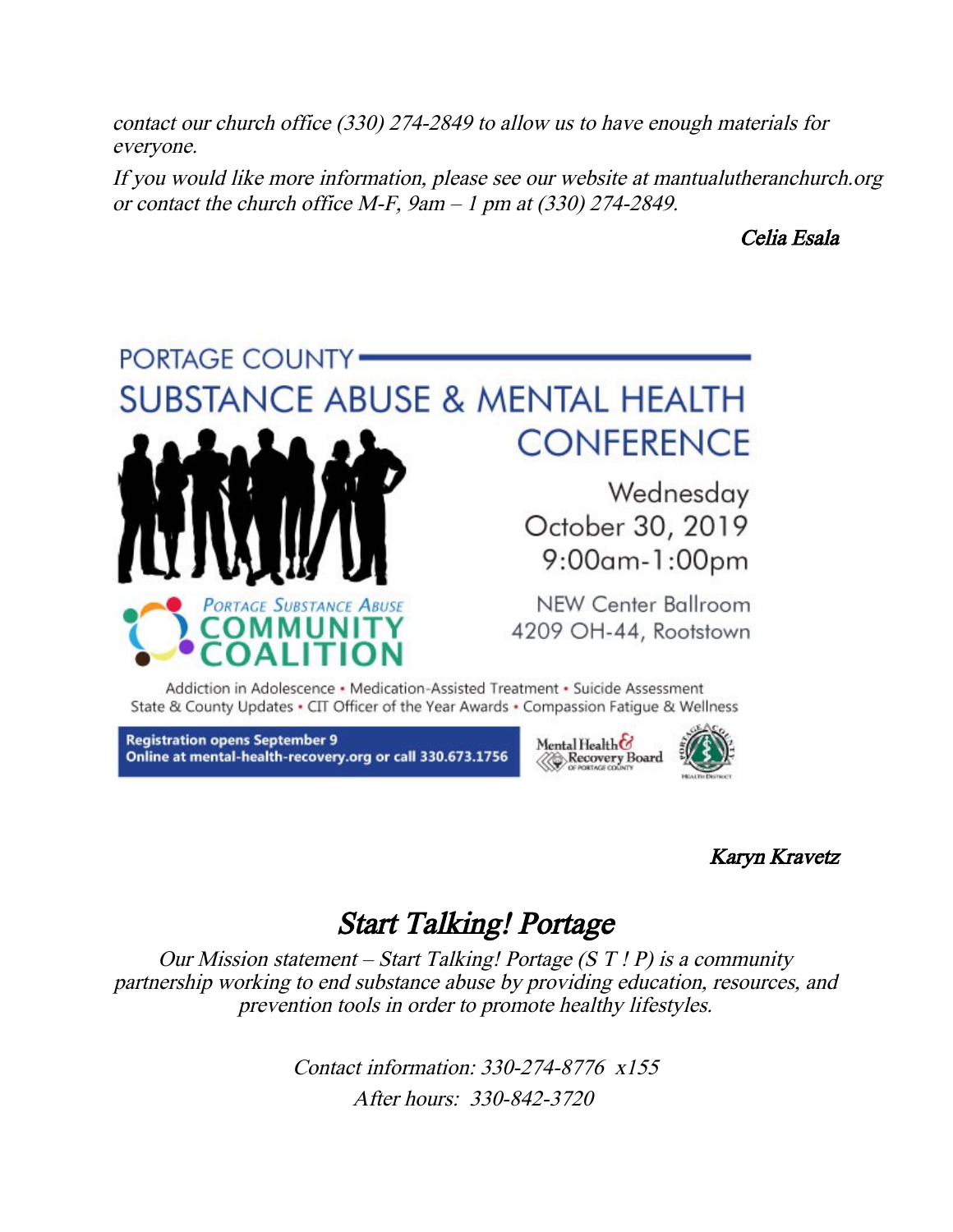Addiction Helpline: 330-678-3006 Mental Health Crisis line: 330-296-3555 Crisis text line: Text 4Hope to 741 741

New  $N/A$  meetings –

Tuesdays, weekly 7:30 p.m., Kent Christ Episcopal Church Thursdays, weekly 2:00 p.m., Kent Episcopal Church Visit our Facebook page Start Talking Portage. Come to our monthly Meeting – 4th Thursday of each month, 6:30 p.m. Currently meeting at the Reed Library, Ravenna Ohio

Debby Smith





From the American Legion…

Although the American Legion Post and Auxiliary Unit usually don't hold meetings during the summer months, we were busy with a variety of events. We got the U.S. flags up again on the power/light poles in the village, we participated in three Memorial Day parades (Shalersville, Village of Mantua & Mantua Township), we were present at the Art on the Hill Festival and are looking forward to the Mantua Potato Festival once again in September. And with any luck, we will once again be invited to the Veterans Day programs at the Mantua Primary and Intermediate Schools in November.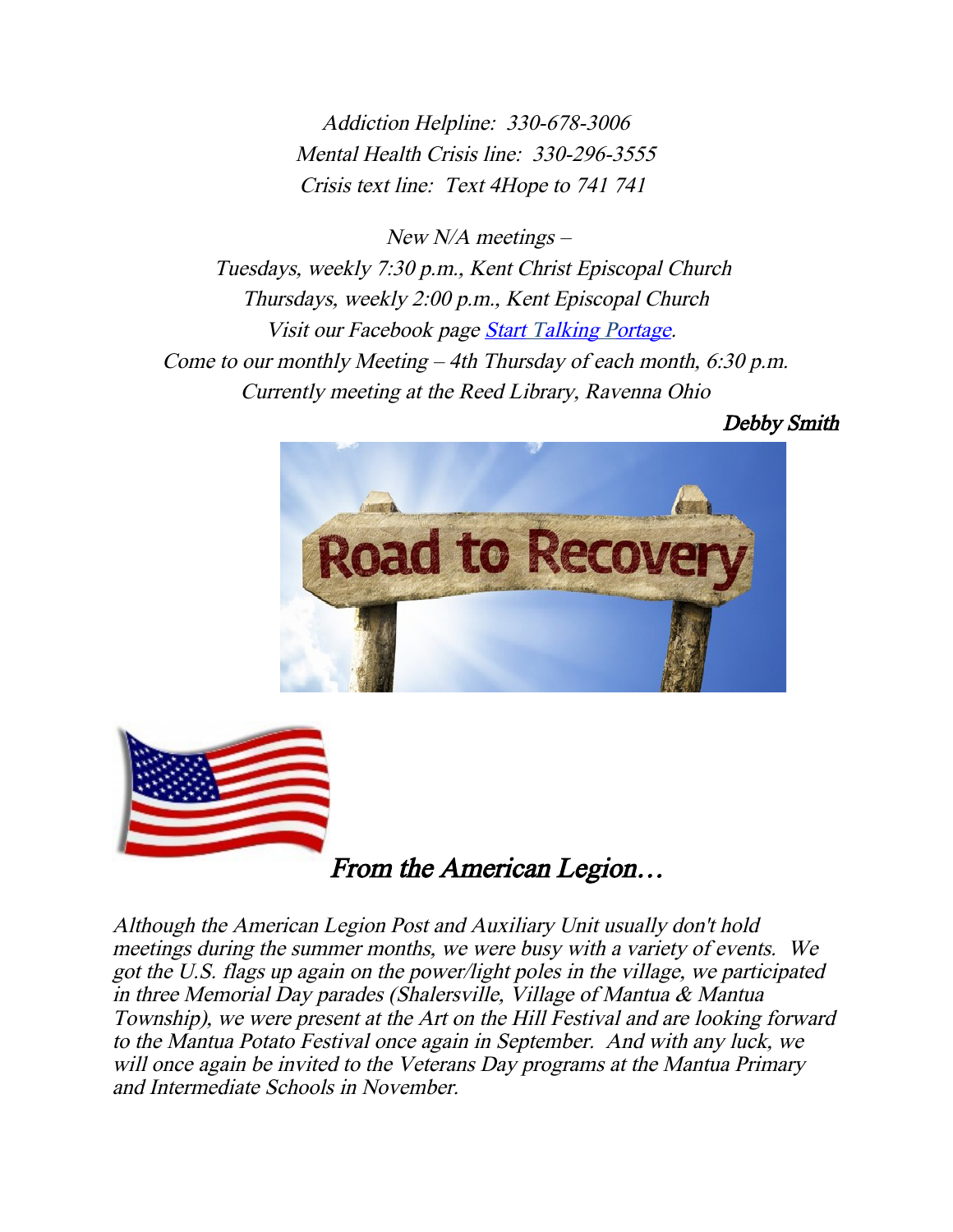This summer, as well as through the entire year, we provided military services for former military members who have passed on. We work regularly with a number of local funeral homes and also a number of our members assist with services at the Ohio Western Reserve National Cemetery in Seville, Ohio. This is the highest possible tribute we can pay to a fellow veteran.

Good News - our soup suppers have started up again at the Mantua Center School! The October supper will be on Friday, October 4th, November will be November 1st and December will be December 6th. Thanks to all of you who have supported us over the years and we look forward to seeing you once again!

John Kowalchik Mantua Post 193

Welcome back Crestwood students and staff!!!

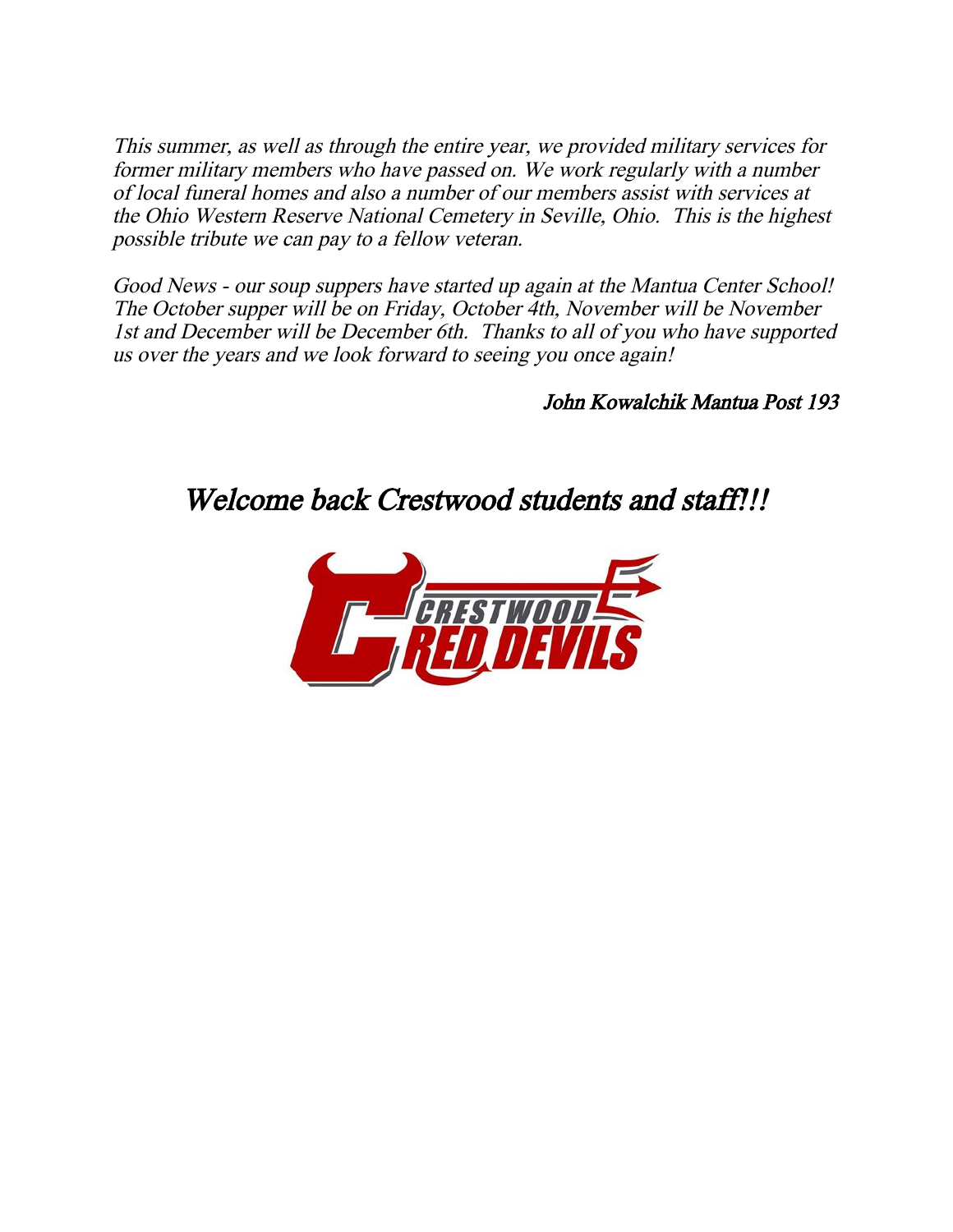

Summer's over, Sad to see it go. Fall's here, Ready to show. God's beauty and peace, Everywhere you know. Enjoy each moment, Whether high or low. Cause life can be too short, With no way to say whoa...

Andrea Urso Editor, Mantua Matters